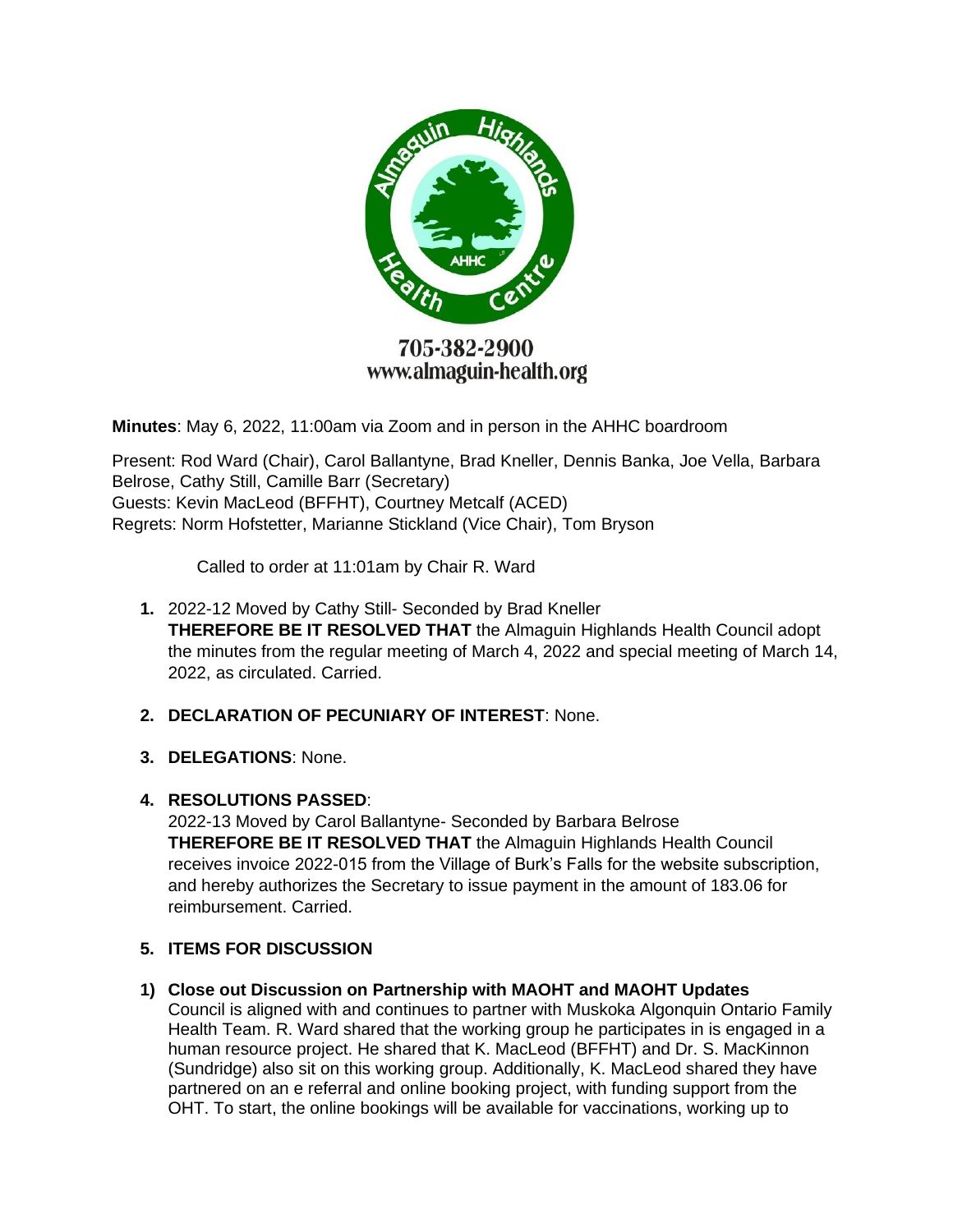registering for a provider. The goal of the e-referral system is to streamline referrals to specialists. The training for this is provided by E-Health and sponsored by the OHT. The Bracebridge and Huntsville hospital builds have received the go ahead and is said to be completed within the next 6-7 years.

### **2) Receipt of Letter from the Village of Burk's Falls Regarding Deficit and Corresponding Invoice**

C. Barr shared that the ask for support to offset the deficit for the building is a municipality to municipality ask and therefore did not previously come to the Health Council prior to being sent out. This year however, it was issued to the municipal Clerks and the AHH Council representative to ensure they were informed of the ask. R. Ward expressed that it is not the ask that is in question, but how the ask occurs. If the ask came to the table prior to being sent out, he suggests Council would be in a better position to answer questions that may arise when it makes it way to the municipalities. C. Still shared that the Village of Burk's Falls recognizes that working with a deficit is not ideal and as such, discussions have occurred internally, and the Village of Burk's Falls is developing a long-term plan for the building. As a Village asset, a long-term plan is needed. A report will be developed and shared with the various Almaguin municipalities. Solutions will be explored. The aim is to have this report prepared for August. R. Ward shared that Armour agreed to cover the share this year, but the concern arises when it's anticipated the building will require significant upgrades over the next 10 years. His Council does not want to be surprised by a significant jump in the next years asks. R. Ward agrees the building is all Almaguin's burden shoulder.

### **3) Bruce Campbell Recognition- June 3**

R. Ward confirmed with Bruce's family that June 3 will work to honour Bruce with the boardroom plaque. R. Ward will arrange for a cake to be served. Bruce will attend the first portion of the meeting for the presentation, with the regular meeting commencing after. All Council is asked to attend the meeting in person to celebrate with Bruce.

### **4) Information Regarding Lab/X-Ray Closures**

K. MacLeod informed the Council that the lab and x ray have been closed a few days over the past months. As he is told, this is due to staff shortages. The hospital is recruiting. Council wants to ensure these services are maintained in the building.

### **5) BFFHT Renovation Plans and OTN Update**

K. MacLeod shared there are two projects in the works: The FHT reno and the OTN reno. For the OTN reno, K. MacLeod requests the use of funds that have been contributed towards OTN from municipalities to fund the reno. This renovation will make the OTN room larger. For future OTN costs, K. MacLeod will explore other options and anticipates no further requests for support for OTN.

The FHT reno has had a number of delays. Currently, they await a drawing from the architect and hope to work with the Village on the tender process shortly thereafter.